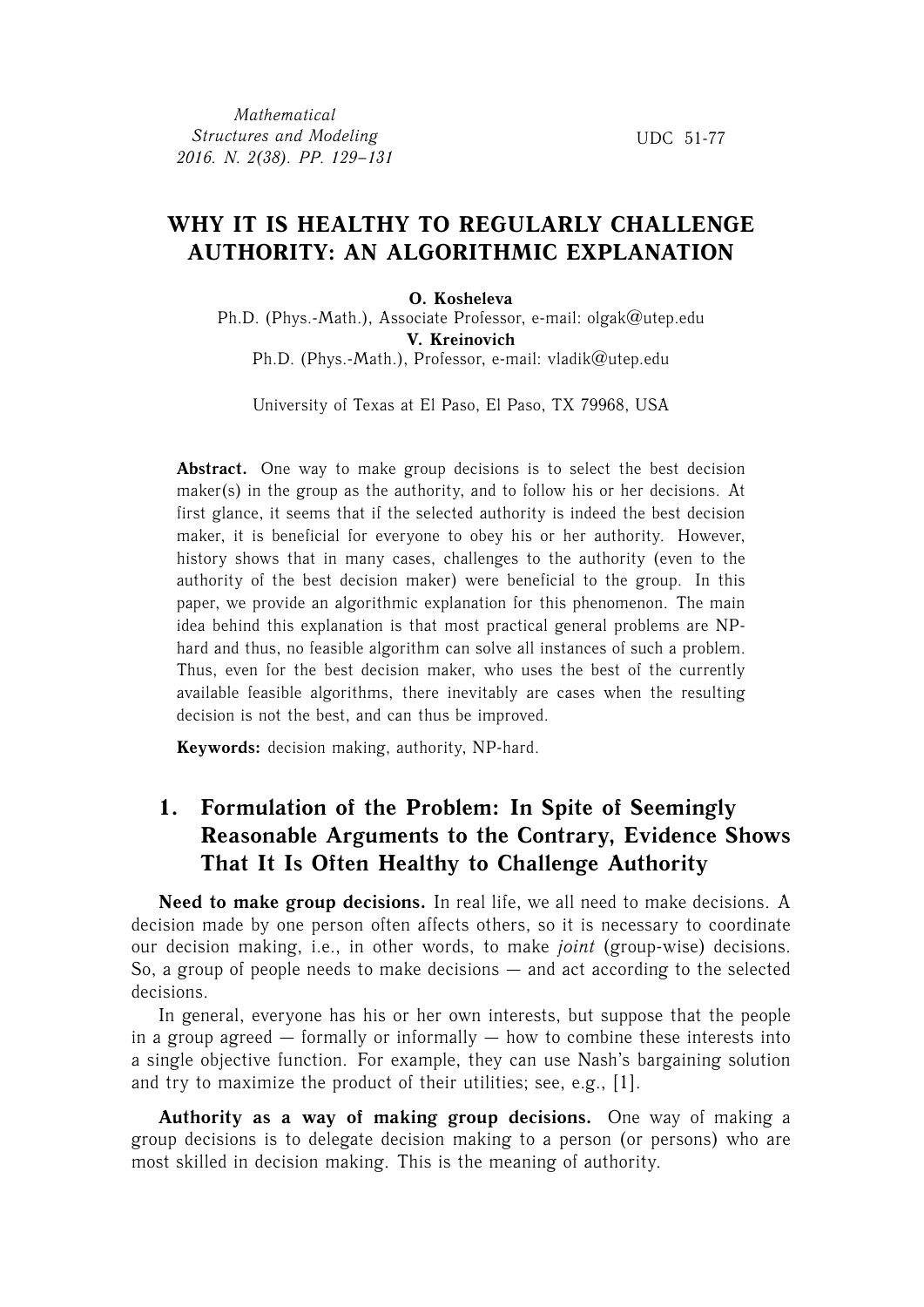**At first glance, it makes sense to obey a competent authority.** If the person selected as an authority is not competent, if his or her decisions are clearly not optimal, then it makes no sense to obey this authority — and, moreover, this authority has to be replaced.

But if the selected authority is indeed the best decision maker in the group, it seems reasonable to listen to his or her advice and follow this advice.

**In practice, it is often helpful to challenge authority.** In spite of the above seemingly reasonable argument, history shows that in many real-life situations, challenging authority, disobeying authority was the right thing — which turned out to be beneficial for everyone.

In some cases, it was simply the case when a new person appears who is a better decision maker than the previous authority  $-$  this is a clear case when the previous authority needs to be challenged. However, often, even when the decision maker remains the best one, some cases when his or her authority are challenged benefit everyone. Why?

**What we do in this paper.** In this paper, we provide a natural explanation for the above empirical phenomena: namely, we show that from the algorithmic viewpoint, it is indeed healthy to regularly challenge authority.

#### **2. Algorithmic Explanation**

**Many real-life problems are NP-hard.** In most real-life problems, the objective is clear, and it is practically possible (feasible) to check whether a given proposal indeed satisfies the desired objectives.

In computer science, *feasible* algorithms are usually formalized as algorithms A that require polynomial-time, i.e., whose running time  $t_A(x)$  on every input x is bounded by a polynomial  $P(\text{len}(x))$  of the length of the input:  $t_A(x) \leq P(\text{len}(x));$ see, e.g., [2].

Problems for which, once we have a proposal, we can feasibly check whether the proposal is indeed a solution, are known as problems from the class NP. This abbreviation stands for Non-deterministic Polynomial, meaning that once we have *guessed* a solution (this is what non-deterministic means), we can check, in polynomial time, that this proposal is indeed a solution.

Many practical problems from the class NP are *NP-hard* meaning that they are the toughest among all NP-problem. This implies that unless the class NP *coincides* with the class P of all the general problems that can be solved by a feasible algorithm (which most computer scientists believe to be impossible), no feasible algorithm is possible for solving all particular cases of this general problem [2].

**Resulting explanation.** Since no feasible algorithm is possible for solving a general problem, this means that a feasible algorithm (explicit or implicit) used by the best decision maker (i.e., by the authority) does not always solve the specific instance of this problem. Such cases are inevitable, and inevitably, they appear on a regular basis — indeed, if there were only finitely many such cases, we would be